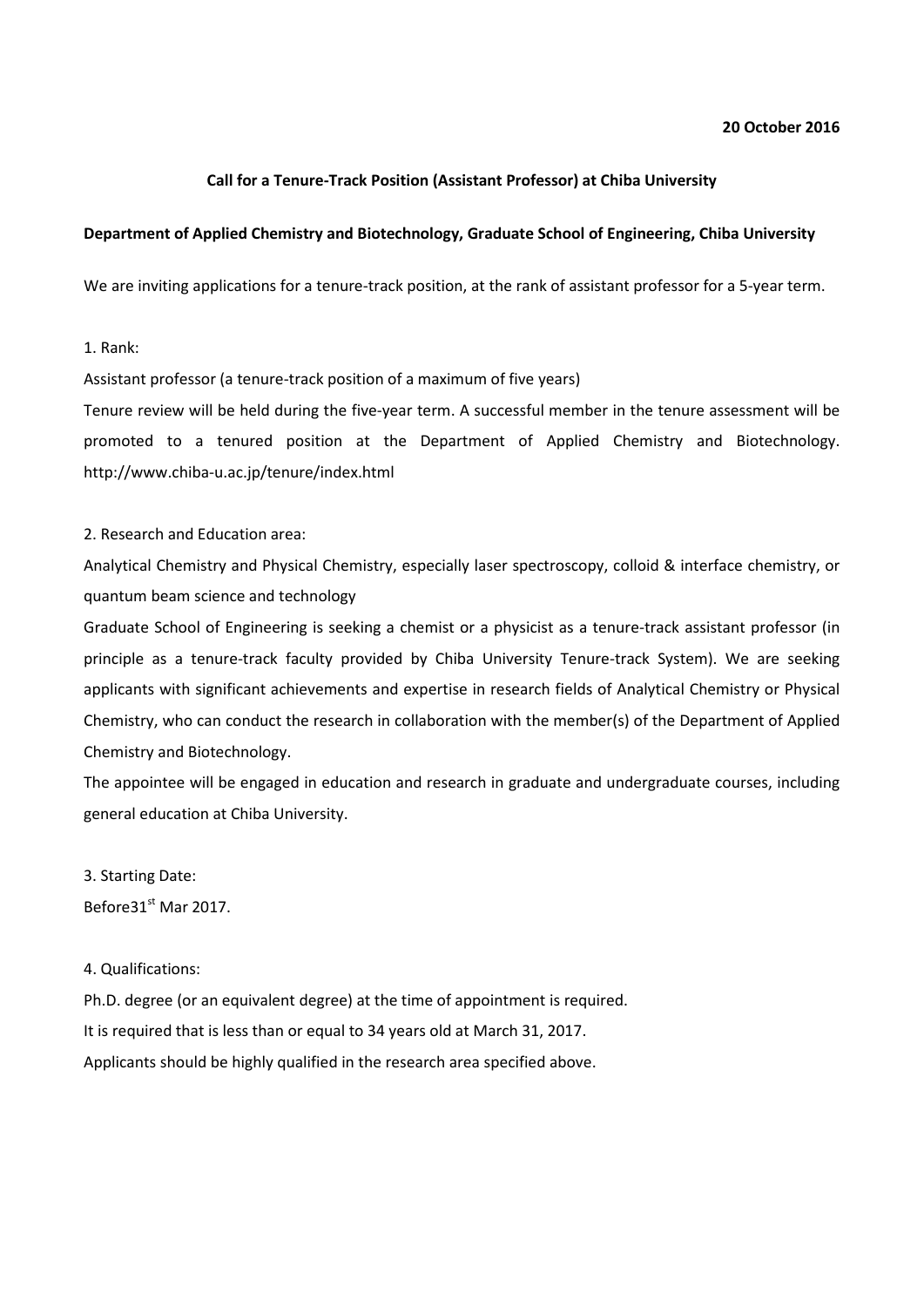(Discriminate applicants on account of age: In order to apply to the subsidy project of MINISTRY OF EDUCATION, CULTURE, SPORTS, SCIENCE AND TECHNOLOGY, Chapter 3. Reforming the S&T System 1. Developing, securing and activating of human resources, 2. Supporting the independence of young researchers.)

\*Chiba University was adopted the project of "Supporting the independence of young researchers" by MEXT.

#### 5. Basic salary:

Basic salary is determined in accordance with regulations of Chiba University and with consideration of qualification, work experience and achievement. In this position, an employee will contract under an annual salary system.

### 6. Application documents:

(1) Curriculum vitae (with name, gender, nationality, date of birth, current address, e-mail address, present career, education background (Degree), record of professional experience, reward & punishment, photographic portrait and others(Society activities))

(2) List of publications (List should be classified into (a) original research articles (non-refereed should be listed separately), (b) reviews, (c) books, (d) scientific research grants, (e) patents, (f) invited lectures in international conference, awards, etc.)

(3) Reprints or copies of 5 most significant research articles

(4) Name, phone number, and E-mail address of two references who can provide information on applicant's ability and personality

(5) Summary of research achievements and future perspective of your research at Chiba University (A4-size paper, approx. 2 pages)

(6) Description of teaching experience and future plan of educational activities at Chiba University (A4-size paper, approx. 1 page)

(7) A copy of certificate of the Japanese Language Proficiency Test (if available), only for non-Japanese applicant

All documents should be formatted for A4 or US letter paper with a font size of 11 points.

Submission of (1) - (7) in both print and electronic (MS word or PDF files saved in a CD-ROM) versions are required. All documents should be written in English or Japanese.

7. Application deadline:

22<sup>nd</sup> November 2016 (JST).

8. Address for submitting the application: